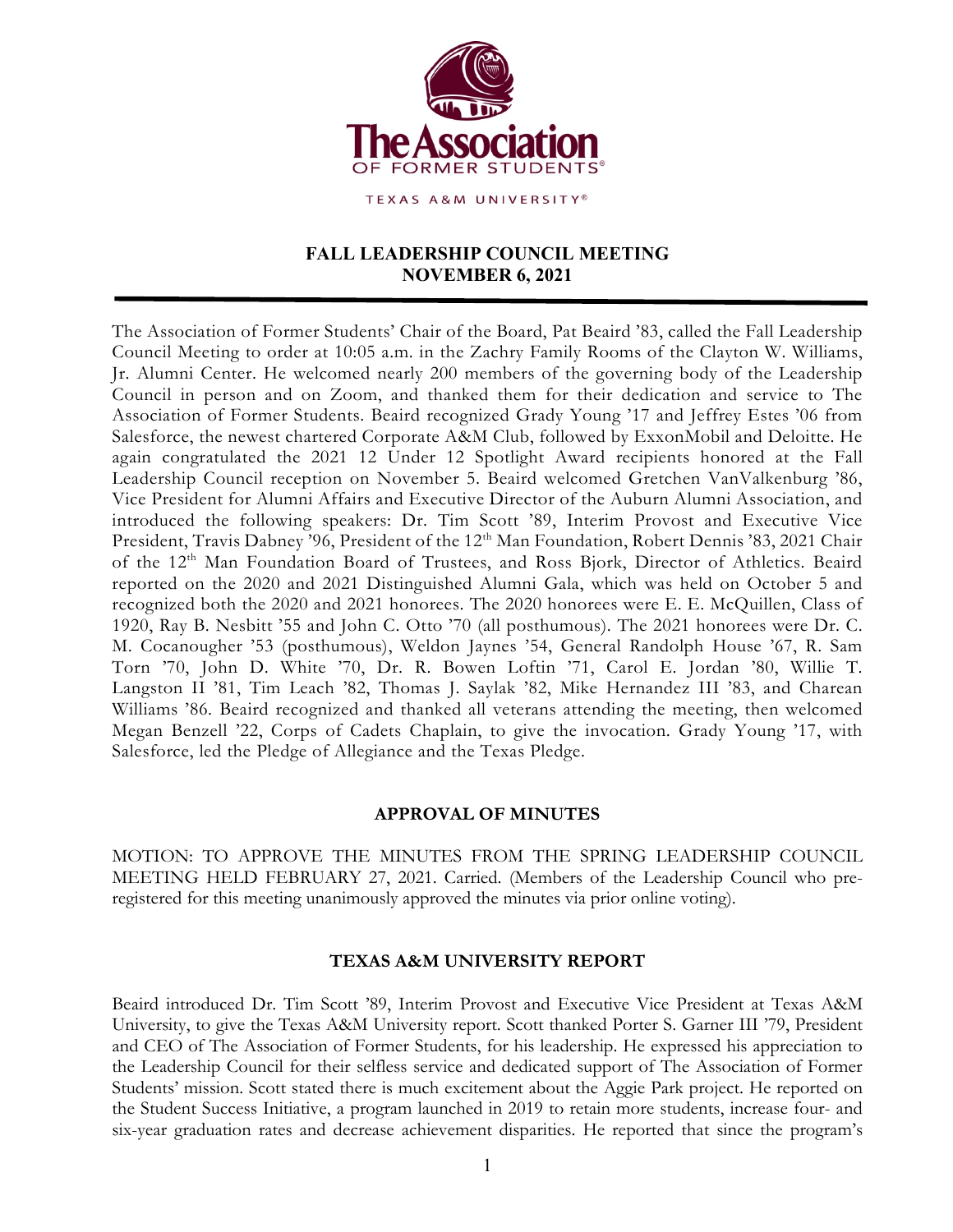launch in 2019, the graduation rate for underrepresented students rose from 89% to 93%, first generation students rose from 87% to 91% and Pell Grant-eligible students rose from 86% to 92%.

### **12TH MAN FOUNDATION REPORT**

Travis Dabney '96, President and CEO of the 12th Man Foundation, expressed his appreciation to The Association of Former Students before extending his thanks to the Leadership Council for their support of The Association's mission. He reported that 12th Man Foundation donors continued to support Texas A&M Athletics throughout the COVID-19 pandemic although the seating capacity in Kyle Field was reduced to 25%, there was a reduction of revenue from hosting only four home games in 2020, and the cost of scholarships increased. Dabney stated 48,000 season ticket seats were sold this year, as well as a near record level for student sports passes at 37,602 seats. Dabney reported on the new 12th Man Foundation Gig 'em Pass, a voucher system offering customized ticket options with game experience flexibility.

### **ATHLETICS REPORT**

Ross Bjork, Texas A&M University's Director of Athletics, reported on the athletes' success in the classroom with a record-high cumulative GPA. He recognized the support of the 12th Man Foundation, with record high attendance at all sporting events and noted how that directly impacts the game atmosphere. Bjork stated there have been structural and leadership changes within the Department of Athletics, which are taking place at the same time that the NCAA is going through some organizational changes that will redefine college sports.

### **ASSOCIATION REPORT**

### **Nominating Committee Report**

Cathy Mann '92, Immediate Past Chair and Chair of the 2021 Nominating Committee, stated The Association of Former Students' Nominating Committee met in College Station on August 12, 2021 to nominate candidates to hold the following positions: Association Board of Directors, including the 2022 Chair Elect, Student Loan Fund Trustees, and Area and National Representatives. Mann presented the slate of candidates for The Association's 2022 Board of Directors, and announced that Cecilia González '81, and Johnita Jones '83 were nominated as new Board members.

MOTION: TO APPROVE THE SLATE OF CANDIDATES FOR THE 2022 BOARD OF DIRECTORS AS PRESENTED. Carried. (Members of the Leadership Council who pre-registered for this meeting unanimously approved the candidates via prior online voting).

Mann also reported that George Nelson '64 was nominated for election as The Association of Former Students' 2022 Student Loan Fund Trustee.

MOTION: TO APPROVE GEORGE NELSON '64 AS THE ASSOCIATION OF FORMER STUDENTS' 2022 STUDENT LOAN FUND TRUSTEE. Carried. (Members of the Leadership Council who pre-registered for this meeting unanimously approved him via prior online voting).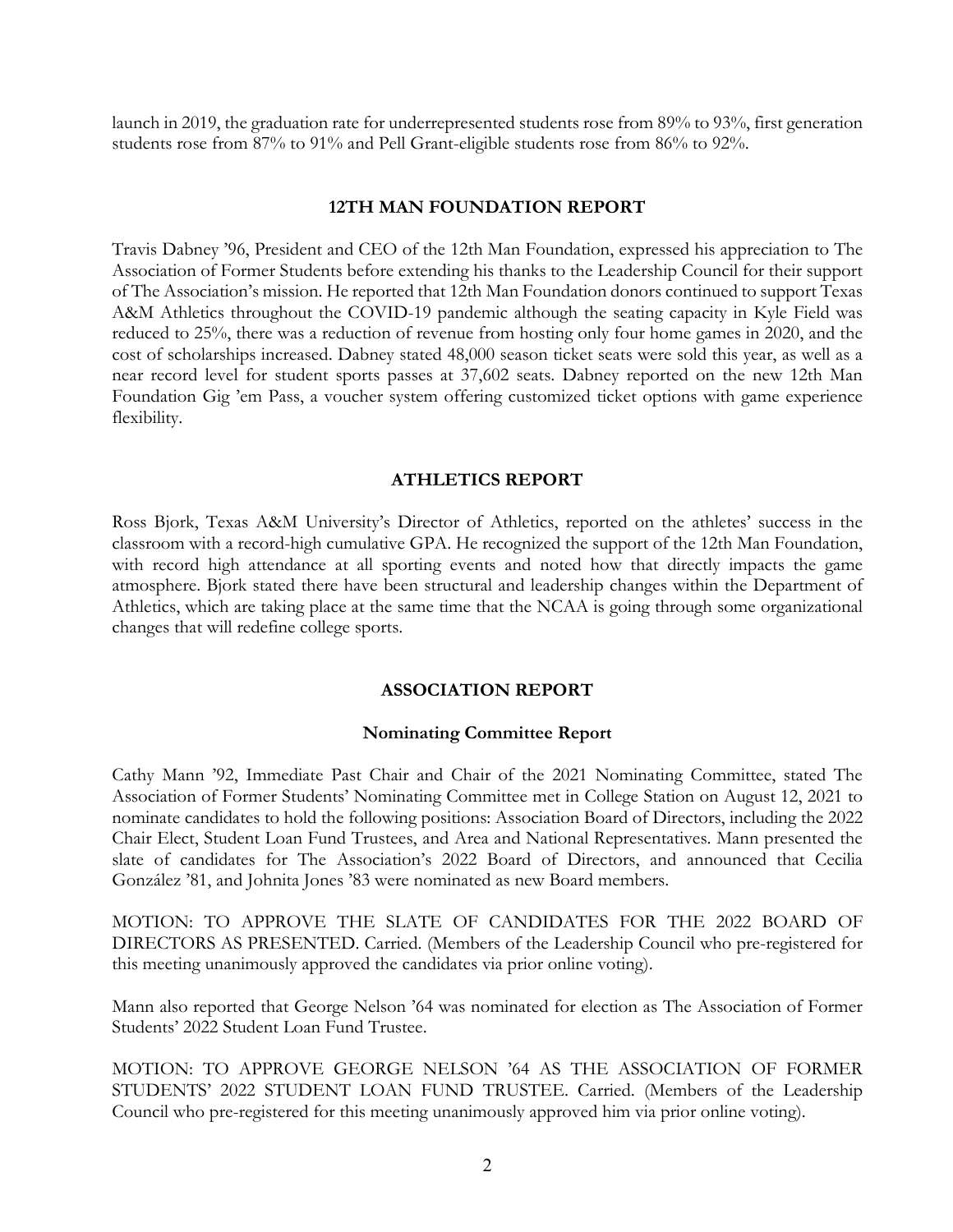Mann stated the nominees for the 2022 Area and National Representatives will be presented for election by the general membership via a ballot distributed electronically, as well as in the November-December issue of *Texas Aggie*.

#### **Finance Report**

Bobby Jenkins '81, Chair of the Fundraising Committee, presented the Finance Committee Report as Finance Committee Chair Jeff Steen '80 had a prior commitment and was unable to attend the meeting. Jenkins reported that as of September 30, 2021, The Association provided more than \$7M in mission services and support to Texas A&M and the Aggie Network across all funds, both restricted and unrestricted, \$2M in cash for scholarships and academic programs, and \$5.5M through programs administered by The Association of Former Students for both current and former students. He reported total Association revenue for all funds was \$15.8M with total expenses of \$12M. For 2022, The Association's management team presented a balanced preliminary operating budget to the Board of \$17,806,391, with total operating mission support of over \$11M. The Association's management team will present a finalized 2022 operating budget at the first quarter meeting in February 2022.

#### **Fundraising Report**

Jenkins stated The Association's 2021 Annual Fund goal is to raise \$10.725M from 60,000 donors. As of October 31, 2021, \$6.7M from nearly 45,000 donors had been raised. He reported twenty-eight new endowments had been established year-to-date for a total of 1,128 endowments. In regards to Aggie Ring Scholarships, there are 187 total endowments with twenty new scholarships as of October 31, 2021. Jenkins reported on The Association's primary capital priority, Aggie Park, with over \$23M in commitments, and he welcomed all individuals interested in financially supporting Aggie Park to contact Nic Taunton '07, Vice President, and Travis White '12, Director of Development. Details on the Aggie Park project are available online at AggiePark.tamu.edu. Jenkins encouraged the Leadership Council to participate in Pass It Back Day, The Association's 24-hour day of giving, which was scheduled for November 9, 2021. He concluded the Fundraising Report by thanking the Leadership Council for their support and then introduced Kobi Ajayi '20, who shared how Century Club donations made a difference for her in a time of need.

### **Aggie Park**

Robert White '81, Chair of the Aggie Park Task Committee, reported on the progress of the Aggie Park project and provided brief updates on the lake excavation, site grading and installation of the storm water management system. He reported Lake|Flato should complete construction drawings for the Grand Hall building in November, and the Distinguished Alumni Tribute will commence construction in early 2022.

#### **OTHER BUSINESS**

Porter S. Garner III '79 then welcomed Gretchen VanValkenburg '86, Vice President for Alumni Affairs and Executive Director for the Auburn Alumni Association. VanValkenburg expressed her gratitude to Garner and his team for the warm welcome and for his counsel as a fellow SEC alumni organization leader. She commended the Leadership Council and thanked all former students for their support of The Association's mission and support of higher education.